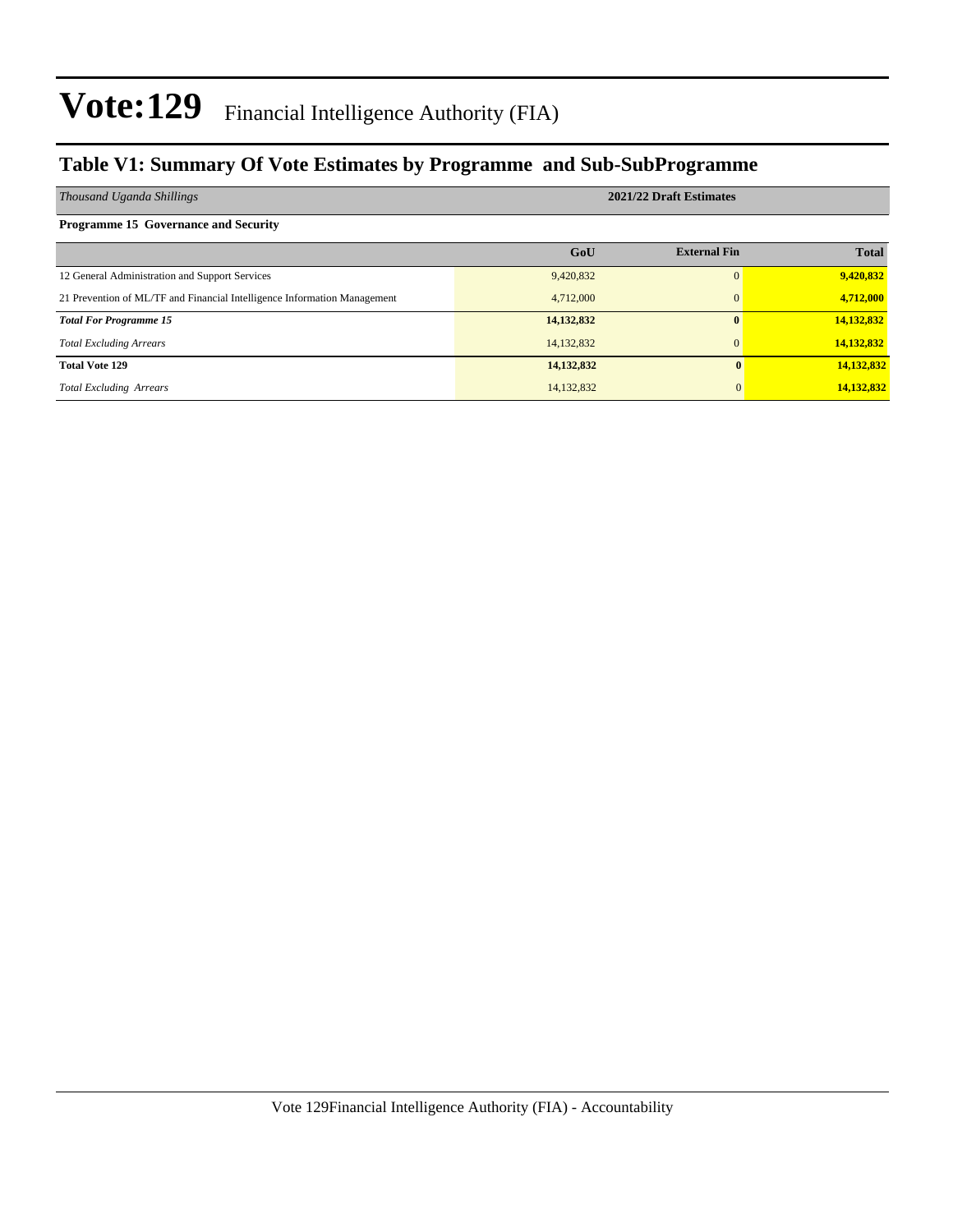### **Table V2: Summary Of Vote Estimates by Sub-SubProgramme,Department and Project**

| Thousand Uganda Shillings                                                                 |                  | 2021/22 Draft Estimates<br>2020/21 Approved Budget |                  |              |                |                               |              |
|-------------------------------------------------------------------------------------------|------------------|----------------------------------------------------|------------------|--------------|----------------|-------------------------------|--------------|
| Sub-SubProgramme 12 General Administration and Support Services                           |                  |                                                    |                  |              |                |                               |              |
| <b>Recurrent Budget Estimates</b>                                                         | <b>Wage</b>      | <b>Non-Wage</b>                                    | <b>AIA</b>       | <b>Total</b> | <b>Wage</b>    | <b>Non-Wage</b>               | <b>Total</b> |
| 06 Internal Audit                                                                         | $\Omega$         | 96,000                                             | $\mathbf{0}$     | 96,000       | $\Omega$       | 80,000                        | 80,000       |
| 07 Finance and Administration                                                             | $\mathbf{0}$     | 3,864,749                                          | $\boldsymbol{0}$ | 3,864,749    | $\overline{0}$ | 4,551,432                     | 4,551,432    |
| 09 Human Resource Management Services                                                     | 3,744,000        | 1,826,370                                          | $\mathbf{0}$     | 5,570,370    | 4,574,400      | $\overline{0}$                | 4,574,400    |
| <b>Total Recurrent Budget Estimates for Sub-</b><br><b>SubProgramme</b>                   | 3,744,000        | 5,787,119                                          | $\bf{0}$         | 9,531,119    | 4,574,400      | 4,631,432                     | 9,205,832    |
| <b>Development Budget Estimates</b>                                                       | <b>GoU Dev't</b> | <b>External Fin</b>                                | <b>AIA</b>       | <b>Total</b> |                | <b>GoU Dev't External Fin</b> | <b>Total</b> |
| 1623 Retooling of Financial Intelligence Authority                                        | 215,000          | $\mathbf{0}$                                       | $\mathbf{0}$     | 215,000      | 215,000        | $\overline{0}$                | 215,000      |
| <b>Total Development Budget Estimates for Sub-</b><br><b>SubProgramme</b>                 | 215,000          | $\bf{0}$                                           | $\bf{0}$         | 215,000      | 215,000        | $\mathbf{0}$                  | 215,000      |
|                                                                                           | GoU              | <b>External Fin</b>                                | <b>AIA</b>       | <b>Total</b> | GoU            | <b>External Fin</b>           | <b>Total</b> |
| <b>Total For Sub-SubProgramme 12</b>                                                      | 9,746,119        | $\bf{0}$                                           | $\bf{0}$         | 9,746,119    | 9,420,832      | $\mathbf{0}$                  | 9,420,832    |
| <b>Total Excluding Arrears</b>                                                            | 9,746,119        | $\boldsymbol{0}$                                   | $\boldsymbol{0}$ | 9,746,119    | 9,420,832      | $\overline{0}$                | 9,420,832    |
| Sub-SubProgramme 21 Prevention of ML/TF and Financial Intelligence Information Management |                  |                                                    |                  |              |                |                               |              |
| <b>Recurrent Budget Estimates</b>                                                         | <b>Wage</b>      | Non-Wage                                           | <b>AIA</b>       | <b>Total</b> | <b>Wage</b>    | Non-Wage                      | <b>Total</b> |
| 02 Legal, Inspection and Compliance                                                       | $\mathbf{0}$     | 810,000                                            | $\mathbf{0}$     | 810,000      | $\mathbf{0}$   | 1,292,000                     | 1,292,000    |
| 05 International Relations and Strategic Analysis                                         | $\mathbf{0}$     | 1,778,491                                          | $\mathbf{0}$     | 1,778,491    | $\Omega$       | 400,000                       | 400,000      |
| 07 Operational Analysis                                                                   | $\Omega$         | 3,049,059                                          | $\mathbf{0}$     | 3,049,059    | $\overline{0}$ | 2,140,000                     | 2,140,000    |
| 08 AML Systems and ICT Management                                                         | $\mathbf{0}$     | 327,512                                            | $\mathbf{0}$     | 327,512      | $\overline{0}$ | 880,000                       | 880,000      |
| <b>Total Recurrent Budget Estimates for Sub-</b><br><b>SubProgramme</b>                   | $\bf{0}$         | 5,965,063                                          | $\bf{0}$         | 5,965,063    | $\bf{0}$       | 4,712,000                     | 4,712,000    |
|                                                                                           | GoU              | <b>External Fin</b>                                | <b>AIA</b>       | <b>Total</b> | GoU            | <b>External Fin</b>           | <b>Total</b> |
| <b>Total For Sub-SubProgramme 21</b>                                                      | 5,965,063        | $\bf{0}$                                           | $\bf{0}$         | 5,965,063    | 4,712,000      | $\bf{0}$                      | 4,712,000    |
| <b>Total Excluding Arrears</b>                                                            | 5,965,063        | $\boldsymbol{0}$                                   | $\boldsymbol{0}$ | 5,965,063    | 4,712,000      | $\overline{0}$                | 4,712,000    |
| <b>Total Vote 129</b>                                                                     | 15,711,182       | $\bf{0}$                                           | $\bf{0}$         | 15,711,182   | 14,132,832     | $\bf{0}$                      | 14,132,832   |

*Total Excluding Arrears* 15,711,182 0 0 **15,711,182** 14,132,832 0 **14,132,832**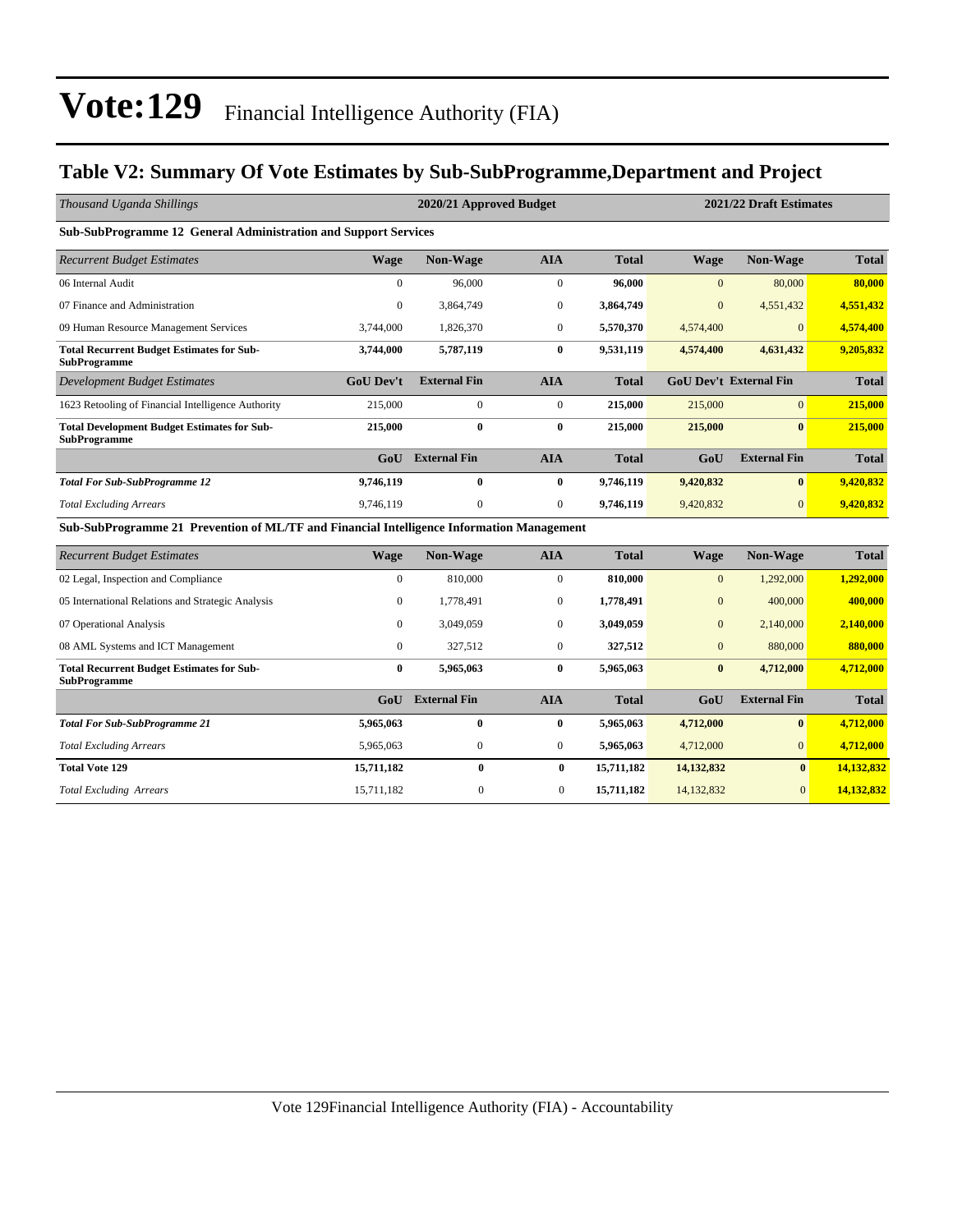### **Table V3: Summary Vote Estimates by Item**

| Thousand Uganda Shillings                                   |            | 2020/21 Approved Budget<br>2021/22 Draft Estimates |                |                  |              |                     |                         |
|-------------------------------------------------------------|------------|----------------------------------------------------|----------------|------------------|--------------|---------------------|-------------------------|
|                                                             | GoU        | <b>External Fin</b>                                | AIA            | <b>Total</b>     | GoU          | <b>External Fin</b> | <b>Total</b>            |
| <b>Employees, Goods and Services (Outputs Provided)</b>     | 15,496,182 | $\bf{0}$                                           | $\bf{0}$       | 15,496,182       | 13,917,832   | $\bf{0}$            | 13,917,832              |
| 211102 Contract Staff Salaries                              | 3,744,000  | $\bf{0}$                                           | $\bf{0}$       | 3,744,000        | 4,574,400    | $\bf{0}$            | 4,574,400               |
| 211103 Allowances (Inc. Casuals, Temporary)                 | 433,200    | $\bf{0}$                                           | $\bf{0}$       | 433,200          | 287,600      | $\bf{0}$            | 287,600                 |
| 212101 Social Security Contributions                        | 383,760    | $\bf{0}$                                           | $\bf{0}$       | 383,760          | 228,720      | $\bf{0}$            | 228,720                 |
| 212201 Social Security Contributions                        | $\bf{0}$   | $\bf{0}$                                           | 0              | $\bf{0}$         | 457,440      | $\bf{0}$            | 457,440                 |
| 213001 Medical expenses (To employees)                      | 288,000    | $\bf{0}$                                           | $\bf{0}$       | 288,000          | $\bf{0}$     | $\bf{0}$            | $\overline{\mathbf{0}}$ |
| 213004 Gratuity Expenses                                    | 959,400    | $\bf{0}$                                           | 0              | 959,400          | 1,144,600    | $\bf{0}$            | 1,144,600               |
| 221001 Advertising and Public Relations                     | 105,000    | $\bf{0}$                                           | $\bf{0}$       | 105,000          | 5,000        | $\bf{0}$            | 5,000                   |
| 221002 Workshops and Seminars                               | 324,400    | $\bf{0}$                                           | $\bf{0}$       | 324,400          | 229,800      | $\bf{0}$            | 229,800                 |
| 221003 Staff Training                                       | 416,000    | $\bf{0}$                                           | 0              | 416,000          | 116,000      | $\bf{0}$            | 116,000                 |
| 221006 Commissions and related charges                      | 967,740    | $\bf{0}$                                           | $\bf{0}$       | 967,740          | 197,000      | $\bf{0}$            | 197,000                 |
| 221007 Books, Periodicals & Newspapers                      | 45,300     | $\bf{0}$                                           | 0              | 45,300           | 16,300       | $\bf{0}$            | 16,300                  |
| 221008 Computer supplies and Information Technology<br>(TT) | 56,000     | $\bf{0}$                                           | 0              | 56,000           | 71,000       | $\bf{0}$            | 71,000                  |
| 221009 Welfare and Entertainment                            | 345,661    | $\bf{0}$                                           | 0              | 345,661          | 255,840      | $\bf{0}$            | 255,840                 |
| 221011 Printing, Stationery, Photocopying and Binding       | 171,261    | $\bf{0}$                                           | $\bf{0}$       | 171,261          | 45,000       | $\bf{0}$            | 45,000                  |
| 221012 Small Office Equipment                               | 45,000     | $\bf{0}$                                           | 0              | 45,000           | 30,000       | $\bf{0}$            | 30,000                  |
| 221017 Subscriptions                                        | 461,000    | $\bf{0}$                                           | 0              | 461,000          | 374,000      | $\bf{0}$            | 374,000                 |
| 222001 Telecommunications                                   | 63,300     | $\bf{0}$                                           | $\bf{0}$       | 63,300           | 26,391       | $\bf{0}$            | 26,391                  |
| 223003 Rent – (Produced Assets) to private entities         | 922,000    | $\bf{0}$                                           | $\bf{0}$       | 922,000          | 888,000      | $\bf{0}$            | 888,000                 |
| 223004 Guard and Security services                          | 215,964    | $\bf{0}$                                           | $\bf{0}$       | 215,964          | 192,000      | $\bf{0}$            | 192,000                 |
| 223005 Electricity                                          | 70,000     | $\bf{0}$                                           | 0              | 70,000           | 84,000       | $\bf{0}$            | 84,000                  |
| 224003 Classified Expenditure                               | 3,992,559  | $\bf{0}$                                           | $\bf{0}$       | 3,992,559        | 2,737,332    | $\bf{0}$            | 2,737,332               |
| 224004 Cleaning and Sanitation                              | 84,000     | $\bf{0}$                                           | $\bf{0}$       | 84,000           | 84,000       | $\bf{0}$            | 84,000                  |
| 225001 Consultancy Services- Short term                     | 419,000    | $\bf{0}$                                           | $\bf{0}$       | 419,000          | 480,000      | $\bf{0}$            | 480,000                 |
| 226001 Insurances                                           | 80,325     | $\bf{0}$                                           | $\bf{0}$       | 80,325           | 234,000      | $\bf{0}$            | 234,000                 |
| 226002 Licenses                                             | $\bf{0}$   | $\bf{0}$                                           | 0              | $\boldsymbol{0}$ | 644,609      | $\bf{0}$            | 644,609                 |
| 227001 Travel inland                                        | 138,912    | $\bf{0}$                                           | 0              | 138,912          | 89,600       | $\bf{0}$            | 89,600                  |
| 227002 Travel abroad                                        | 402,600    | $\bf{0}$                                           | 0              | 402,600          | 190,600      | $\bf{0}$            | 190,600                 |
| 227004 Fuel, Lubricants and Oils                            | 301,800    | $\bf{0}$                                           | $\pmb{0}$      | 301,800          | 214,600      | $\bf{0}$            | 214,600                 |
| 228002 Maintenance - Vehicles                               | 60,000     | $\pmb{0}$                                          | $\bf{0}$       | 60,000           | 20,000       | $\bf{0}$            | 20,000                  |
| <b>Investment</b> (Capital Purchases)                       | 215,000    | $\bf{0}$                                           | $\bf{0}$       | 215,000          | 215,000      | $\vert 0 \vert$     | 215,000                 |
| 312213 ICT Equipment                                        | 215,000    | $\bf{0}$                                           | $\bf{0}$       | 215,000          | 215,000      | $\bf{0}$            | 215,000                 |
| <b>Grand Total Vote 129</b>                                 | 15,711,182 | $\bf{0}$                                           | $\bf{0}$       | 15,711,182       | 14, 132, 832 | $\bf{0}$            | 14,132,832              |
| <b>Total Excluding Arrears</b>                              | 15,711,182 | $\boldsymbol{0}$                                   | $\overline{0}$ | 15,711,182       | 14,132,832   | 0                   | 14,132,832              |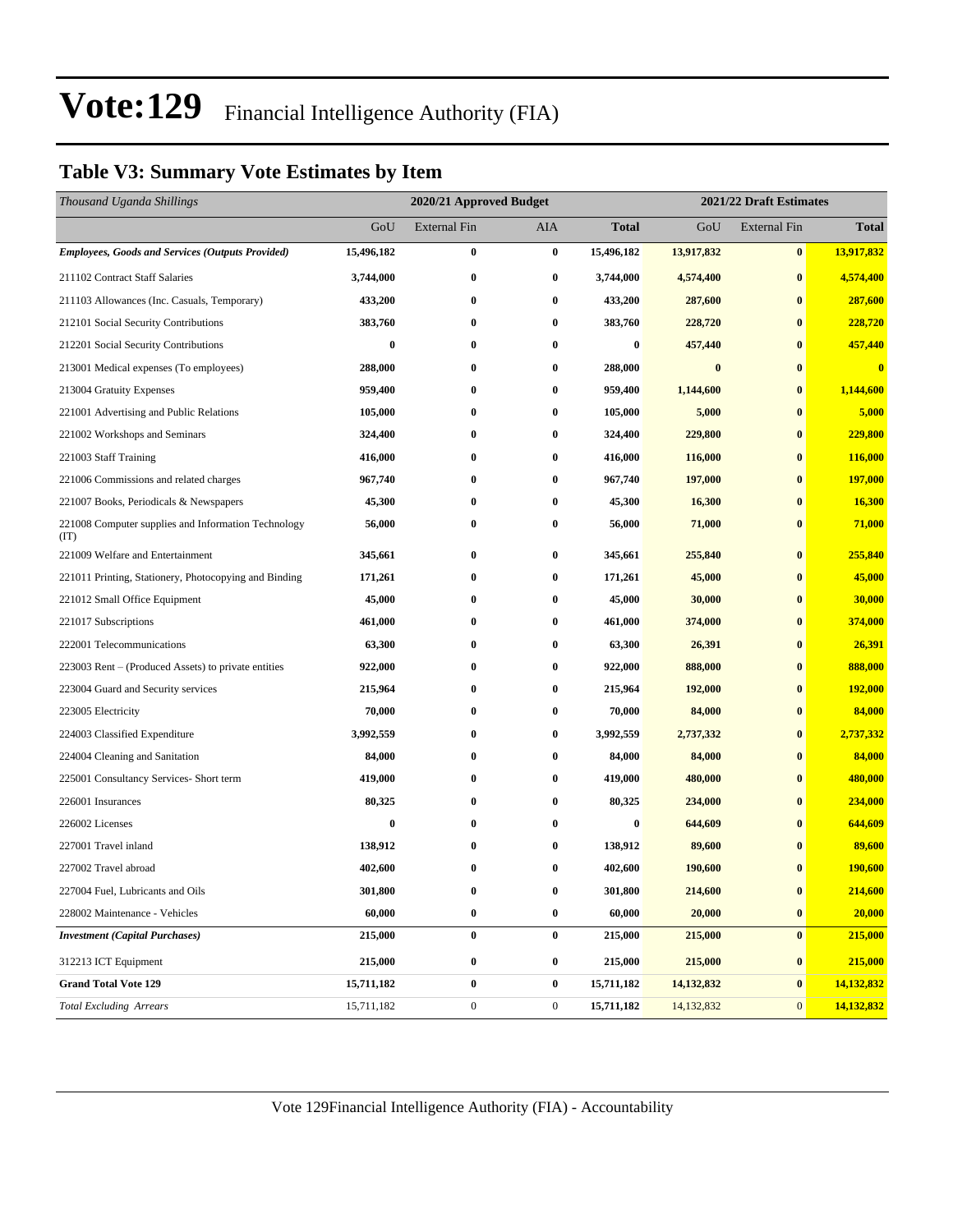### **Table V4: Detailed Estimates by Sub-SubProgramme, Department,Project and Output and Item**

#### *Sub-SubProgrammme 12 General Administration and Support Services*

*Recurrent Budget Estimates*

#### **Department 06 Internal Audit**

| 2020/21 Approved Budget |          |                                                                                        |              | 2021/22 Draft Estimates |                |              |
|-------------------------|----------|----------------------------------------------------------------------------------------|--------------|-------------------------|----------------|--------------|
| Wage                    | Non Wage | <b>AIA</b>                                                                             | <b>Total</b> | Wage                    | Non Wage       | <b>Total</b> |
|                         |          |                                                                                        |              |                         |                |              |
| $\mathbf{0}$            | 6,200    | $\Omega$                                                                               | 6,200        | $\mathbf{0}$            | 10,600         | 10,600       |
| $\mathbf{0}$            | 15,400   | $\overline{0}$                                                                         | 15,400       | $\mathbf{0}$            | 15,800         | 15,800       |
| $\mathbf{0}$            | 4,000    | $\mathbf{0}$                                                                           | 4,000        | $\mathbf{0}$            | 4,000          | 4,000        |
| $\mathbf{0}$            | 26,400   | $\Omega$                                                                               | 26,400       | $\mathbf{0}$            | 39,600         | 39,600       |
| $\mathbf{0}$            | 32,000   | $\mathbf{0}$                                                                           | 32,000       | $\mathbf{0}$            | $\overline{0}$ | $\mathbf{0}$ |
| $\mathbf{0}$            | 12,000   | $\mathbf{0}$                                                                           | 12,000       | $\mathbf{0}$            | 10,000         | 10,000       |
| 0                       | 96,000   | 0                                                                                      | 96,000       | $\boldsymbol{\theta}$   | 80,000         | 80,000       |
| $\bf{0}$                | 96,000   | $\bf{0}$                                                                               | 96,000       | $\bf{0}$                | 80,000         | 80,000       |
| $\bf{0}$                | 96,000   | $\mathbf{0}$                                                                           | 96,000       | $\bf{0}$                | 80,000         | 80,000       |
| $\mathbf{0}$            | 96,000   | $\overline{0}$                                                                         | 96,000       | $\mathbf{0}$            | 80,000         | 80,000       |
|                         |          | <b>Budget Output 141221 Development of Internal Audit Controls and Risk Management</b> |              |                         |                |              |

#### **Department 07 Finance and Administration**

| Thousand Uganda Shillings                                           |                  | 2020/21 Approved Budget |                |              | 2021/22 Draft Estimates |              |              |
|---------------------------------------------------------------------|------------------|-------------------------|----------------|--------------|-------------------------|--------------|--------------|
| <b>Outputs Provided</b>                                             | Wage             | Non Wage                | <b>AIA</b>     | <b>Total</b> | Wage                    | Non Wage     | <b>Total</b> |
| <b>Budget Output 141201 FIA Support Services and Administration</b> |                  |                         |                |              |                         |              |              |
| 211103 Allowances (Inc. Casuals, Temporary)                         | $\boldsymbol{0}$ | 150,000                 | $\mathbf{0}$   | 150,000      | $\mathbf{0}$            | $\mathbf{0}$ | $\bf{0}$     |
| 221002 Workshops and Seminars                                       | $\mathbf{0}$     | 130,000                 | $\Omega$       | 130,000      | $\boldsymbol{0}$        | $\mathbf{0}$ | $\bf{0}$     |
| 221003 Staff Training                                               | $\overline{0}$   | 160,000                 | $\overline{0}$ | 160,000      | $\boldsymbol{0}$        | $\Omega$     | $\bf{0}$     |
| 221006 Commissions and related charges                              | $\overline{0}$   | 900,000                 | $\mathbf{0}$   | 900,000      | $\mathbf{0}$            | 197,000      | 197,000      |
| 221007 Books, Periodicals & Newspapers                              | $\overline{0}$   | 29,000                  | $\overline{0}$ | 29,000       | $\boldsymbol{0}$        | $\mathbf{0}$ | $\bf{0}$     |
| 221009 Welfare and Entertainment                                    | $\mathbf{0}$     | 345,661                 | $\overline{0}$ | 345,661      | $\mathbf{0}$            | 255,840      | 255,840      |
| 221011 Printing, Stationery, Photocopying and Binding               | $\overline{0}$   | 91.769                  | $\mathbf{0}$   | 91.769       | $\mathbf{0}$            | $\mathbf{0}$ | $\bf{0}$     |
| 221017 Subscriptions                                                | $\mathbf{0}$     | 394,000                 | $\mathbf{0}$   | 394,000      | $\boldsymbol{0}$        | 338,000      | 338,000      |
| 222001 Telecommunications                                           | $\mathbf{0}$     | 23,300                  | $\overline{0}$ | 23,300       | $\mathbf{0}$            | $\mathbf{0}$ | $\bf{0}$     |
| 223003 Rent – (Produced Assets) to private entities                 | $\overline{0}$   | 922,000                 | $\overline{0}$ | 922,000      | $\mathbf{0}$            | 888,000      | 888,000      |
| 223004 Guard and Security services                                  | $\overline{0}$   | 88,494                  | $\mathbf{0}$   | 88,494       | $\mathbf{0}$            | 192,000      | 192,000      |
| 223005 Electricity                                                  | $\mathbf{0}$     | 70,000                  | $\mathbf{0}$   | 70,000       | $\overline{0}$          | 84,000       | 84,000       |
| 224003 Classified Expenditure                                       | $\mathbf{0}$     | 221,000                 | $\overline{0}$ | 221,000      | $\mathbf{0}$            | 447,832      | 447,832      |
| 224004 Cleaning and Sanitation                                      | $\overline{0}$   | 84,000                  | $\mathbf{0}$   | 84,000       | $\mathbf{0}$            | 84,000       | 84,000       |
| 226001 Insurances                                                   | $\mathbf{0}$     | 80,325                  | $\overline{0}$ | 80,325       | $\mathbf{0}$            | 82,000       | 82,000       |
| 227001 Travel inland                                                | $\boldsymbol{0}$ | 10,000                  | $\overline{0}$ | 10,000       | $\boldsymbol{0}$        | $\mathbf{0}$ | $\bf{0}$     |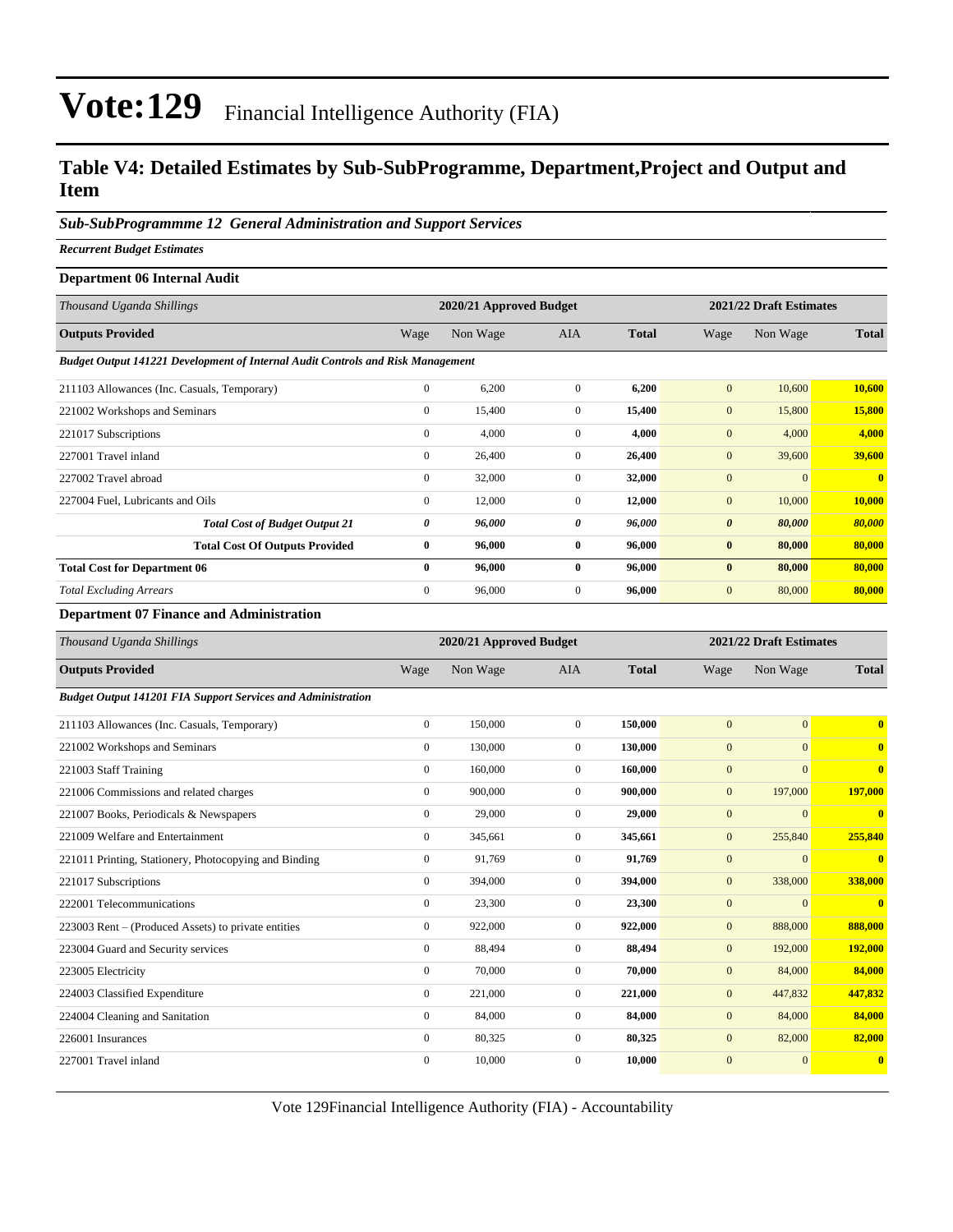| 227002 Travel abroad                                                          | $\boldsymbol{0}$              | 80,000                  | $\mathbf{0}$     | 80,000       | $\mathbf{0}$          | $\mathbf{0}$            | $\bf{0}$     |
|-------------------------------------------------------------------------------|-------------------------------|-------------------------|------------------|--------------|-----------------------|-------------------------|--------------|
| 227004 Fuel, Lubricants and Oils                                              | $\boldsymbol{0}$              | 85,200                  | $\boldsymbol{0}$ | 85,200       | $\boldsymbol{0}$      | $\mathbf{0}$            | $\bf{0}$     |
| <b>Total Cost of Budget Output 01</b>                                         | 0                             | 3,864,749               | 0                | 3,864,749    | $\boldsymbol{\theta}$ | 2,568,672               | 2,568,672    |
| <b>Budget Output 141219 Human Resource Management Services</b>                |                               |                         |                  |              |                       |                         |              |
| 212101 Social Security Contributions                                          | $\mathbf{0}$                  | $\boldsymbol{0}$        | $\boldsymbol{0}$ | $\bf{0}$     | $\mathbf{0}$          | 228,720                 | 228,720      |
| 212201 Social Security Contributions                                          | $\boldsymbol{0}$              | $\mathbf{0}$            | $\boldsymbol{0}$ | $\bf{0}$     | $\mathbf{0}$          | 457,440                 | 457,440      |
| 213004 Gratuity Expenses                                                      | $\mathbf{0}$                  | $\boldsymbol{0}$        | $\boldsymbol{0}$ | $\bf{0}$     | $\mathbf{0}$          | 1,144,600               | 1,144,600    |
| 226001 Insurances                                                             | $\mathbf{0}$                  | $\mathbf{0}$            | $\boldsymbol{0}$ | $\bf{0}$     | $\mathbf{0}$          | 152,000                 | 152,000      |
| <b>Total Cost of Budget Output 19</b>                                         | 0                             | 0                       | 0                | 0            | $\boldsymbol{\theta}$ | 1,982,760               | 1,982,760    |
| <b>Total Cost Of Outputs Provided</b>                                         | $\bf{0}$                      | 3,864,749               | 0                | 3,864,749    | $\bf{0}$              | 4,551,432               | 4,551,432    |
| <b>Total Cost for Department 07</b>                                           | $\bf{0}$                      | 3,864,749               | $\bf{0}$         | 3,864,749    | $\bf{0}$              | 4,551,432               | 4,551,432    |
| <b>Total Excluding Arrears</b>                                                | $\mathbf{0}$                  | 3,864,749               | $\boldsymbol{0}$ | 3,864,749    | $\mathbf{0}$          | 4,551,432               | 4,551,432    |
| <b>Department 09 Human Resource Management Services</b>                       |                               |                         |                  |              |                       |                         |              |
| Thousand Uganda Shillings                                                     |                               | 2020/21 Approved Budget |                  |              |                       | 2021/22 Draft Estimates |              |
| <b>Outputs Provided</b>                                                       | Wage                          | Non Wage                | AIA              | <b>Total</b> | Wage                  | Non Wage                | <b>Total</b> |
| <b>Budget Output 141219 Human Resource Management Services</b>                |                               |                         |                  |              |                       |                         |              |
| 211102 Contract Staff Salaries                                                | 3,744,000                     | $\mathbf{0}$            | $\boldsymbol{0}$ | 3,744,000    | 4,574,400             | $\overline{0}$          | 4,574,400    |
| 212101 Social Security Contributions                                          | $\boldsymbol{0}$              | 383,760                 | $\boldsymbol{0}$ | 383,760      | $\mathbf{0}$          | $\boldsymbol{0}$        | $\bf{0}$     |
| 213001 Medical expenses (To employees)                                        | $\boldsymbol{0}$              | 288,000                 | $\boldsymbol{0}$ | 288,000      | $\boldsymbol{0}$      | $\mathbf{0}$            | $\bf{0}$     |
| 213004 Gratuity Expenses                                                      | $\boldsymbol{0}$              | 959,400                 | $\boldsymbol{0}$ | 959,400      | $\mathbf{0}$          | $\overline{0}$          | $\bf{0}$     |
| 221006 Commissions and related charges                                        | $\boldsymbol{0}$              | 67,740                  | $\boldsymbol{0}$ | 67,740       | $\mathbf{0}$          | $\boldsymbol{0}$        | $\bf{0}$     |
| 223004 Guard and Security services                                            | $\boldsymbol{0}$              | 127,470                 | $\boldsymbol{0}$ | 127,470      | $\overline{0}$        | $\boldsymbol{0}$        | $\bf{0}$     |
| <b>Total Cost of Budget Output 19</b>                                         | 3,744,000                     | 1,826,370               | 0                | 5,570,370    | 4,574,400             | $\boldsymbol{\theta}$   | 4,574,400    |
| <b>Total Cost Of Outputs Provided</b>                                         | 3,744,000                     | 1,826,370               | 0                | 5,570,370    | 4,574,400             | $\bf{0}$                | 4,574,400    |
| <b>Total Cost for Department 09</b>                                           | 3,744,000                     | 1,826,370               | $\bf{0}$         | 5,570,370    | 4,574,400             | $\bf{0}$                | 4,574,400    |
| <b>Total Excluding Arrears</b>                                                | 3,744,000                     | 1,826,370               | $\boldsymbol{0}$ | 5,570,370    | 4,574,400             | $\mathbf{0}$            | 4,574,400    |
| <b>Development Budget Estimates</b>                                           |                               |                         |                  |              |                       |                         |              |
| <b>Project 1623 Retooling of Financial Intelligence Authority</b>             |                               |                         |                  |              |                       |                         |              |
| Thousand Uganda Shillings                                                     |                               | 2020/21 Approved Budget |                  |              |                       | 2021/22 Draft Estimates |              |
| <b>Capital Purchases</b>                                                      | <b>GoU Dev't External Fin</b> |                         | <b>AIA</b>       | <b>Total</b> |                       | GoU Dev't External Fin  | <b>Total</b> |
| Budget Output 141276 Purchase of Office and ICT Equipment, including Software |                               |                         |                  |              |                       |                         |              |
| 312213 ICT Equipment                                                          | 215,000                       | $\boldsymbol{0}$        | $\boldsymbol{0}$ | 215,000      | 215,000               | $\mathbf{0}$            | 215,000      |
| <b>Total Cost Of Budget Output 141276</b>                                     | 215,000                       | 0                       | 0                | 215,000      | 215,000               | $\pmb{\theta}$          | 215,000      |
| <b>Total Cost for Capital Purchases</b>                                       | 215,000                       | $\boldsymbol{0}$        | $\boldsymbol{0}$ | 215,000      | 215,000               | $\mathbf{0}$            | 215,000      |
| <b>Total Cost for Project: 1623</b>                                           | 215,000                       | $\boldsymbol{0}$        | $\boldsymbol{0}$ | 215,000      | 215,000               | $\mathbf{0}$            | 215,000      |
| <b>Total Excluding Arrears</b>                                                | 215,000                       | $\boldsymbol{0}$        | $\boldsymbol{0}$ | 215,000      | 215,000               | $\mathbf{0}$            | 215,000      |
|                                                                               | GoU                           | <b>External Fin</b>     | <b>AIA</b>       | <b>Total</b> | GoU                   | <b>External Fin</b>     | <b>Total</b> |
| <b>Total Cost for Sub-SubProgramme 12</b>                                     | 9,746,119                     | $\bf{0}$                | $\bf{0}$         | 9,746,119    | 9,420,832             | 0                       | 9,420,832    |
| <b>Total Excluding Arrears</b>                                                | 9,746,119                     | $\boldsymbol{0}$        | $\boldsymbol{0}$ | 9,746,119    | 9,420,832             | $\mathbf{0}$            | 9,420,832    |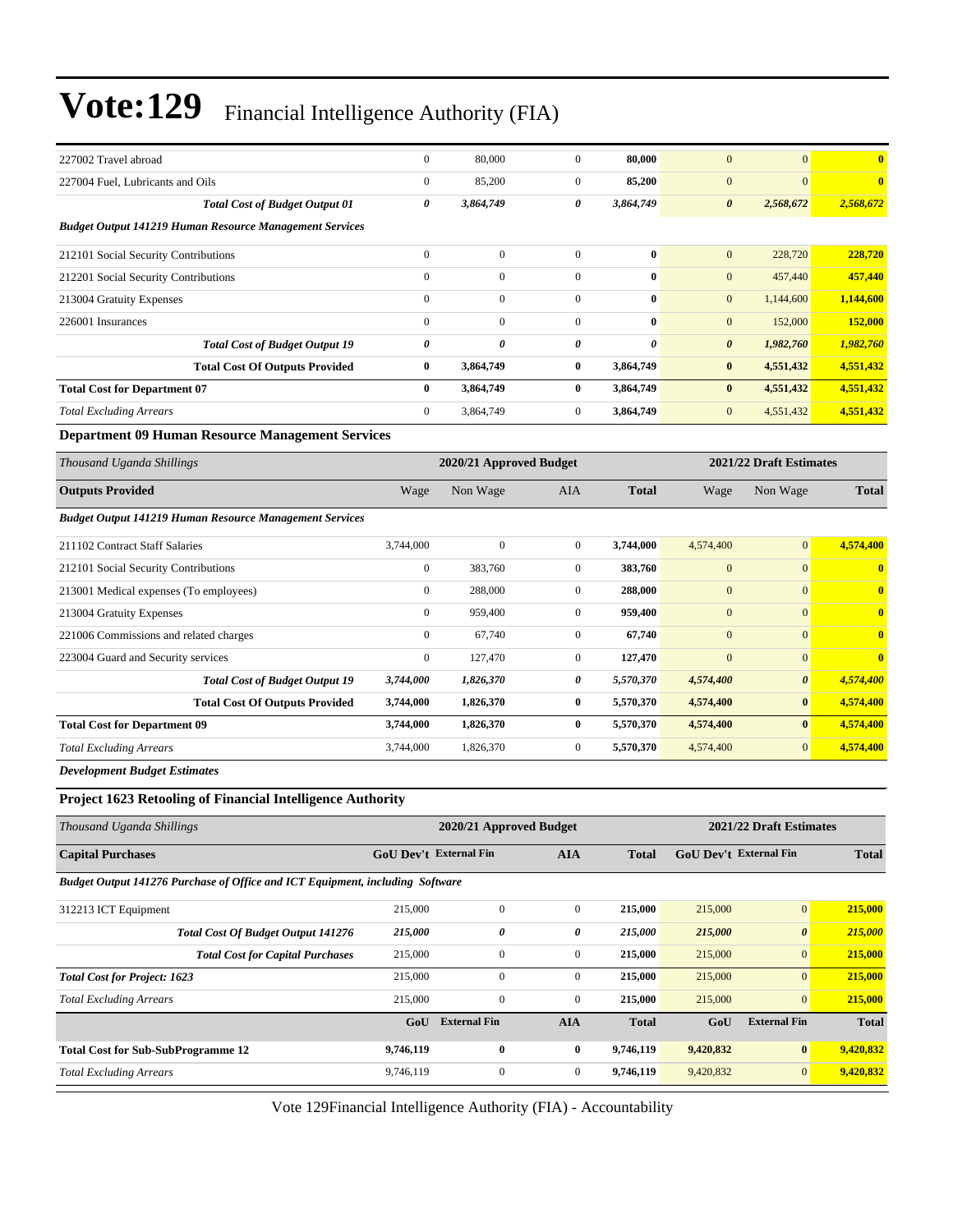#### *Sub-SubProgrammme 21 Prevention of ML/TF and Financial Intelligence Information Management*

*Recurrent Budget Estimates*

#### **Department 02 Legal, Inspection and Compliance**

| Thousand Uganda Shillings                                             |                  | 2020/21 Approved Budget |                  |              | 2021/22 Draft Estimates |              |              |
|-----------------------------------------------------------------------|------------------|-------------------------|------------------|--------------|-------------------------|--------------|--------------|
| <b>Outputs Provided</b>                                               | Wage             | Non Wage                | AIA              | <b>Total</b> | Wage                    | Non Wage     | <b>Total</b> |
| Budget Output 142103 Compliance with AML and CFT laws and Regulations |                  |                         |                  |              |                         |              |              |
| 211103 Allowances (Inc. Casuals, Temporary)                           | $\boldsymbol{0}$ | 100,000                 | $\boldsymbol{0}$ | 100,000      | $\mathbf{0}$            | 100,000      | 100,000      |
| 221001 Advertising and Public Relations                               | $\boldsymbol{0}$ | 5,000                   | $\mathbf{0}$     | 5,000        | $\boldsymbol{0}$        | 5,000        | 5,000        |
| 221002 Workshops and Seminars                                         | $\boldsymbol{0}$ | 89,000                  | $\mathbf{0}$     | 89,000       | $\mathbf{0}$            | 89,000       | 89,000       |
| 221003 Staff Training                                                 | $\boldsymbol{0}$ | 60,000                  | $\mathbf{0}$     | 60,000       | $\mathbf{0}$            | 60,000       | 60,000       |
| 221007 Books, Periodicals & Newspapers                                | $\overline{0}$   | 2,000                   | $\boldsymbol{0}$ | 2,000        | $\overline{0}$          | 2,000        | 2,000        |
| 221008 Computer supplies and Information Technology (IT)              | $\boldsymbol{0}$ | 10,000                  | $\mathbf{0}$     | 10,000       | $\boldsymbol{0}$        | 25,000       | 25,000       |
| 221011 Printing, Stationery, Photocopying and Binding                 | $\boldsymbol{0}$ | 20,000                  | $\mathbf{0}$     | 20,000       | $\mathbf{0}$            | 20,000       | 20,000       |
| 221012 Small Office Equipment                                         | $\boldsymbol{0}$ | 15,000                  | $\mathbf{0}$     | 15,000       | $\mathbf{0}$            | $\mathbf{0}$ | $\bf{0}$     |
| 221017 Subscriptions                                                  | $\boldsymbol{0}$ | 1,000                   | $\mathbf{0}$     | 1,000        | $\mathbf{0}$            | $\mathbf{0}$ | $\bf{0}$     |
| 222001 Telecommunications                                             | $\boldsymbol{0}$ | 3,000                   | $\boldsymbol{0}$ | 3,000        | $\mathbf{0}$            | 3,000        | 3,000        |
| 224003 Classified Expenditure                                         | $\boldsymbol{0}$ | 60,000                  | $\mathbf{0}$     | 60,000       | $\boldsymbol{0}$        | 563,000      | 563,000      |
| 225001 Consultancy Services- Short term                               | $\boldsymbol{0}$ | 60,000                  | $\mathbf{0}$     | 60,000       | $\boldsymbol{0}$        | 60,000       | 60,000       |
| 227001 Travel inland                                                  | $\boldsymbol{0}$ | 40,000                  | $\mathbf{0}$     | 40,000       | $\mathbf{0}$            | 40,000       | 40,000       |
| 227002 Travel abroad                                                  | $\overline{0}$   | 40,000                  | $\mathbf{0}$     | 40,000       | $\mathbf{0}$            | 40,000       | 40,000       |
| 227004 Fuel, Lubricants and Oils                                      | $\boldsymbol{0}$ | 45,000                  | $\boldsymbol{0}$ | 45,000       | $\boldsymbol{0}$        | 45,000       | 45,000       |
| <b>Total Cost of Budget Output 03</b>                                 | 0                | 550,000                 | $\pmb{\theta}$   | 550,000      | $\pmb{\theta}$          | 1,052,000    | 1,052,000    |
| Budget Output 142104 Legal Representation and Litigation              |                  |                         |                  |              |                         |              |              |
| 211103 Allowances (Inc. Casuals, Temporary)                           | $\boldsymbol{0}$ | 60,000                  | $\boldsymbol{0}$ | 60,000       | $\boldsymbol{0}$        | 60,000       | 60,000       |
| 221002 Workshops and Seminars                                         | $\boldsymbol{0}$ | 40,000                  | $\boldsymbol{0}$ | 40,000       | $\boldsymbol{0}$        | 25,000       | 25,000       |
| 221007 Books, Periodicals & Newspapers                                | $\boldsymbol{0}$ | 5,000                   | $\mathbf{0}$     | 5,000        | $\boldsymbol{0}$        | 5,000        | 5,000        |
| 221011 Printing, Stationery, Photocopying and Binding                 | $\boldsymbol{0}$ | 4,000                   | $\mathbf{0}$     | 4,000        | $\boldsymbol{0}$        | 4,000        | 4,000        |
| 221012 Small Office Equipment                                         | $\boldsymbol{0}$ | 10,000                  | $\mathbf{0}$     | 10,000       | $\boldsymbol{0}$        | 10,000       | 10,000       |
| 221017 Subscriptions                                                  | $\overline{0}$   | 7,000                   | $\mathbf{0}$     | 7,000        | $\mathbf{0}$            | 7,000        | 7,000        |
| 222001 Telecommunications                                             | $\boldsymbol{0}$ | 1,000                   | $\mathbf{0}$     | 1,000        | $\mathbf{0}$            | 1,000        | 1,000        |
| 224003 Classified Expenditure                                         | $\boldsymbol{0}$ | 5,000                   | $\boldsymbol{0}$ | 5,000        | $\mathbf{0}$            | $\mathbf{0}$ | $\bf{0}$     |
| 227001 Travel inland                                                  | $\boldsymbol{0}$ | 5,000                   | $\mathbf{0}$     | 5,000        | $\mathbf{0}$            | 5,000        | 5,000        |
| 227002 Travel abroad                                                  | $\overline{0}$   | 90,600                  | $\mathbf{0}$     | 90,600       | $\mathbf{0}$            | 90,600       | 90,600       |
| 227004 Fuel, Lubricants and Oils                                      | $\boldsymbol{0}$ | 32,400                  | $\boldsymbol{0}$ | 32,400       | $\boldsymbol{0}$        | 32,400       | 32,400       |
| <b>Total Cost of Budget Output 04</b>                                 | 0                | 260,000                 | 0                | 260,000      | $\pmb{\theta}$          | 240,000      | 240,000      |
| <b>Total Cost Of Outputs Provided</b>                                 | $\bf{0}$         | 810,000                 | $\bf{0}$         | 810,000      | $\pmb{0}$               | 1,292,000    | 1,292,000    |
| <b>Total Cost for Department 02</b>                                   | $\bf{0}$         | 810,000                 | $\bf{0}$         | 810,000      | $\bf{0}$                | 1,292,000    | 1,292,000    |
| <b>Total Excluding Arrears</b>                                        | $\boldsymbol{0}$ | 810,000                 | $\boldsymbol{0}$ | 810,000      | $\mathbf{0}$            | 1,292,000    | 1,292,000    |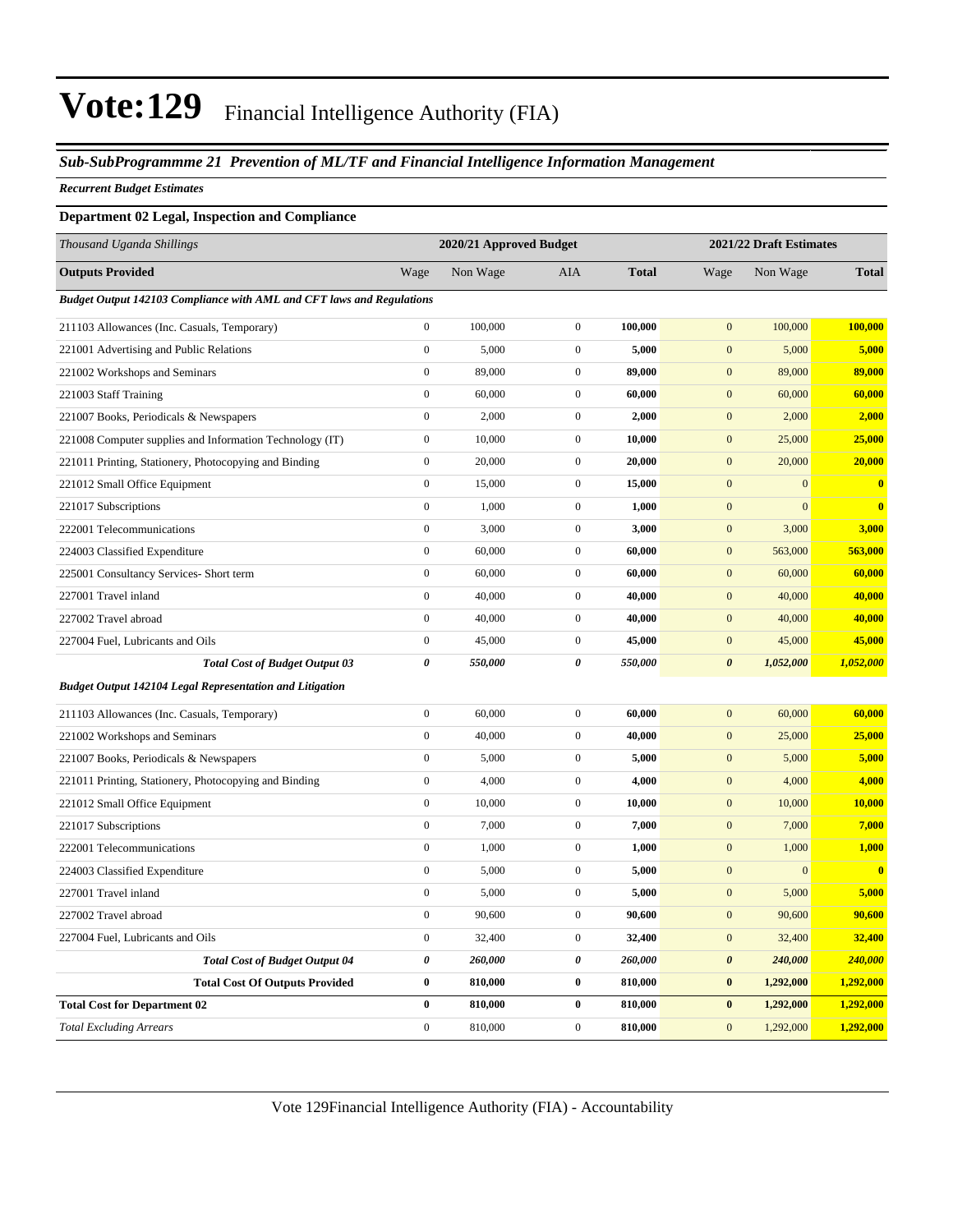#### **Department 05 International Relations and Strategic Analysis**

| Thousand Uganda Shillings                                                                        |                  | 2020/21 Approved Budget |                  |              |                         | 2021/22 Draft Estimates |                  |  |  |
|--------------------------------------------------------------------------------------------------|------------------|-------------------------|------------------|--------------|-------------------------|-------------------------|------------------|--|--|
| <b>Outputs Provided</b>                                                                          | Wage             | Non Wage                | AIA              | <b>Total</b> | Wage                    | Non Wage                | <b>Total</b>     |  |  |
| Budget Output 142105 Coordination of the implementation of AML/CFT NRA and MER recommendations   |                  |                         |                  |              |                         |                         |                  |  |  |
| 221001 Advertising and Public Relations                                                          | $\mathbf{0}$     | 100,000                 | $\mathbf{0}$     | 100,000      | $\mathbf{0}$            | $\mathbf{0}$            | $\bf{0}$         |  |  |
| 221002 Workshops and Seminars                                                                    | $\boldsymbol{0}$ | $\mathbf{0}$            | $\boldsymbol{0}$ | $\mathbf{0}$ | $\mathbf{0}$            | 50,000                  | 50,000           |  |  |
| 221003 Staff Training                                                                            | $\mathbf{0}$     | 140,000                 | $\boldsymbol{0}$ | 140,000      | $\mathbf{0}$            | $\boldsymbol{0}$        | $\boldsymbol{0}$ |  |  |
| 221011 Printing, Stationery, Photocopying and Binding                                            | $\mathbf{0}$     | 29,491                  | $\boldsymbol{0}$ | 29,491       | $\mathbf{0}$            | $\mathbf{0}$            | $\mathbf{0}$     |  |  |
| 224003 Classified Expenditure                                                                    | $\boldsymbol{0}$ | 90,000                  | $\boldsymbol{0}$ | 90,000       | $\boldsymbol{0}$        | $\overline{0}$          | $\bf{0}$         |  |  |
| 227001 Travel inland                                                                             | $\mathbf{0}$     | 49,000                  | $\boldsymbol{0}$ | 49,000       | $\mathbf{0}$            | $\mathbf{0}$            | $\bf{0}$         |  |  |
| 227002 Travel abroad                                                                             | $\boldsymbol{0}$ | 50,000                  | $\boldsymbol{0}$ | 50,000       | $\mathbf{0}$            | $\mathbf{0}$            | $\bf{0}$         |  |  |
| 228002 Maintenance - Vehicles                                                                    | $\boldsymbol{0}$ | 20,000                  | $\boldsymbol{0}$ | 20,000       | $\mathbf{0}$            | $\mathbf{0}$            | $\bf{0}$         |  |  |
| <b>Total Cost of Budget Output 05</b>                                                            | 0                | 478,491                 | 0                | 478,491      | $\boldsymbol{\theta}$   | 50,000                  | 50,000           |  |  |
| <b>Budget Output 142106 Financial Intelligence Research and Strategic Development</b>            |                  |                         |                  |              |                         |                         |                  |  |  |
| 211103 Allowances (Inc. Casuals, Temporary)                                                      | $\boldsymbol{0}$ | 40,000                  | $\boldsymbol{0}$ | 40,000       | $\mathbf{0}$            | 40,000                  | 40,000           |  |  |
| 221007 Books, Periodicals & Newspapers                                                           | $\boldsymbol{0}$ | 4,000                   | $\boldsymbol{0}$ | 4,000        | $\mathbf{0}$            | 4,000                   | 4,000            |  |  |
| 224003 Classified Expenditure                                                                    | $\boldsymbol{0}$ | 1,000,000               | $\boldsymbol{0}$ | 1,000,000    | $\mathbf{0}$            | 50,000                  | 50,000           |  |  |
| 225001 Consultancy Services- Short term                                                          | $\boldsymbol{0}$ | 220,000                 | $\boldsymbol{0}$ | 220,000      | $\mathbf{0}$            | 220,000                 | 220,000          |  |  |
| 227004 Fuel. Lubricants and Oils                                                                 | $\boldsymbol{0}$ | 36,000                  | $\boldsymbol{0}$ | 36,000       | $\mathbf{0}$            | 36,000                  | 36,000           |  |  |
| <b>Total Cost of Budget Output 06</b>                                                            | 0                | 1,300,000               | 0                | 1,300,000    | $\boldsymbol{\theta}$   | 350,000                 | 350,000          |  |  |
| <b>Total Cost Of Outputs Provided</b>                                                            | $\bf{0}$         | 1,778,491               | 0                | 1,778,491    | $\bf{0}$                | 400,000                 | 400,000          |  |  |
| <b>Total Cost for Department 05</b>                                                              | $\bf{0}$         | 1,778,491               | 0                | 1,778,491    | $\bf{0}$                | 400,000                 | 400,000          |  |  |
| <b>Total Excluding Arrears</b>                                                                   | $\boldsymbol{0}$ | 1,778,491               | $\boldsymbol{0}$ | 1,778,491    | $\mathbf{0}$            | 400,000                 | 400,000          |  |  |
| <b>Department 07 Operational Analysis</b>                                                        |                  |                         |                  |              |                         |                         |                  |  |  |
| Thousand Uganda Shillings                                                                        |                  | 2020/21 Approved Budget |                  |              | 2021/22 Draft Estimates |                         |                  |  |  |
| <b>Outputs Provided</b>                                                                          | Wage             | Non Wage                | AIA              | <b>Total</b> | Wage                    | Non Wage                | <b>Total</b>     |  |  |
| <b>Budget Output 142101 Analysis and Reporting Financial Operations in the different Sectors</b> |                  |                         |                  |              |                         |                         |                  |  |  |
| 211103 Allowances (Inc. Casuals, Temporary)                                                      | $\boldsymbol{0}$ | 50,000                  | $\mathbf{0}$     | 50,000       | $\mathbf{0}$            | 50,000                  | 50,000           |  |  |
| 221002 Workshops and Seminars                                                                    | $\boldsymbol{0}$ | 50,000                  | $\boldsymbol{0}$ | 50,000       | $\mathbf{0}$            | 50,000                  | 50,000           |  |  |
| 221003 Staff Training                                                                            | $\mathbf{0}$     | 56,000                  | $\boldsymbol{0}$ | 56,000       | $\mathbf{0}$            | 56,000                  | 56,000           |  |  |
| 221007 Books, Periodicals & Newspapers                                                           | $\boldsymbol{0}$ | 3,300                   | $\boldsymbol{0}$ | 3,300        | $\mathbf{0}$            | 3,300                   | 3,300            |  |  |
| 221008 Computer supplies and Information Technology (IT)                                         | $\boldsymbol{0}$ | 10,000                  | $\boldsymbol{0}$ | 10,000       | $\boldsymbol{0}$        | 10,000                  | <b>10,000</b>    |  |  |
| 221011 Printing, Stationery, Photocopying and Binding                                            | $\boldsymbol{0}$ | 21,000                  | $\boldsymbol{0}$ | 21,000       | $\boldsymbol{0}$        | 21,000                  | 21,000           |  |  |
| 221012 Small Office Equipment                                                                    | $\boldsymbol{0}$ | 20,000                  | $\boldsymbol{0}$ | 20,000       | $\boldsymbol{0}$        | 20,000                  | 20,000           |  |  |
| 221017 Subscriptions                                                                             | $\boldsymbol{0}$ | 25,000                  | $\boldsymbol{0}$ | 25,000       | $\boldsymbol{0}$        | 25,000                  | 25,000           |  |  |
| 224003 Classified Expenditure                                                                    | $\boldsymbol{0}$ | 2,616,559               | $\mathbf{0}$     | 2,616,559    | $\mathbf{0}$            | 1,676,500               | 1,676,500        |  |  |
| 225001 Consultancy Services- Short term                                                          | $\boldsymbol{0}$ | 69,000                  | $\boldsymbol{0}$ | 69,000       | $\boldsymbol{0}$        | 100,000                 | 100,000          |  |  |
| 227001 Travel inland                                                                             | $\boldsymbol{0}$ | 5,000                   | $\boldsymbol{0}$ | 5,000        | $\mathbf{0}$            | 5,000                   | 5,000            |  |  |
| 227002 Travel abroad                                                                             | $\boldsymbol{0}$ | 60,000                  | $\boldsymbol{0}$ | 60,000       | $\boldsymbol{0}$        | 60,000                  | 60,000           |  |  |
|                                                                                                  |                  |                         |                  |              |                         |                         |                  |  |  |